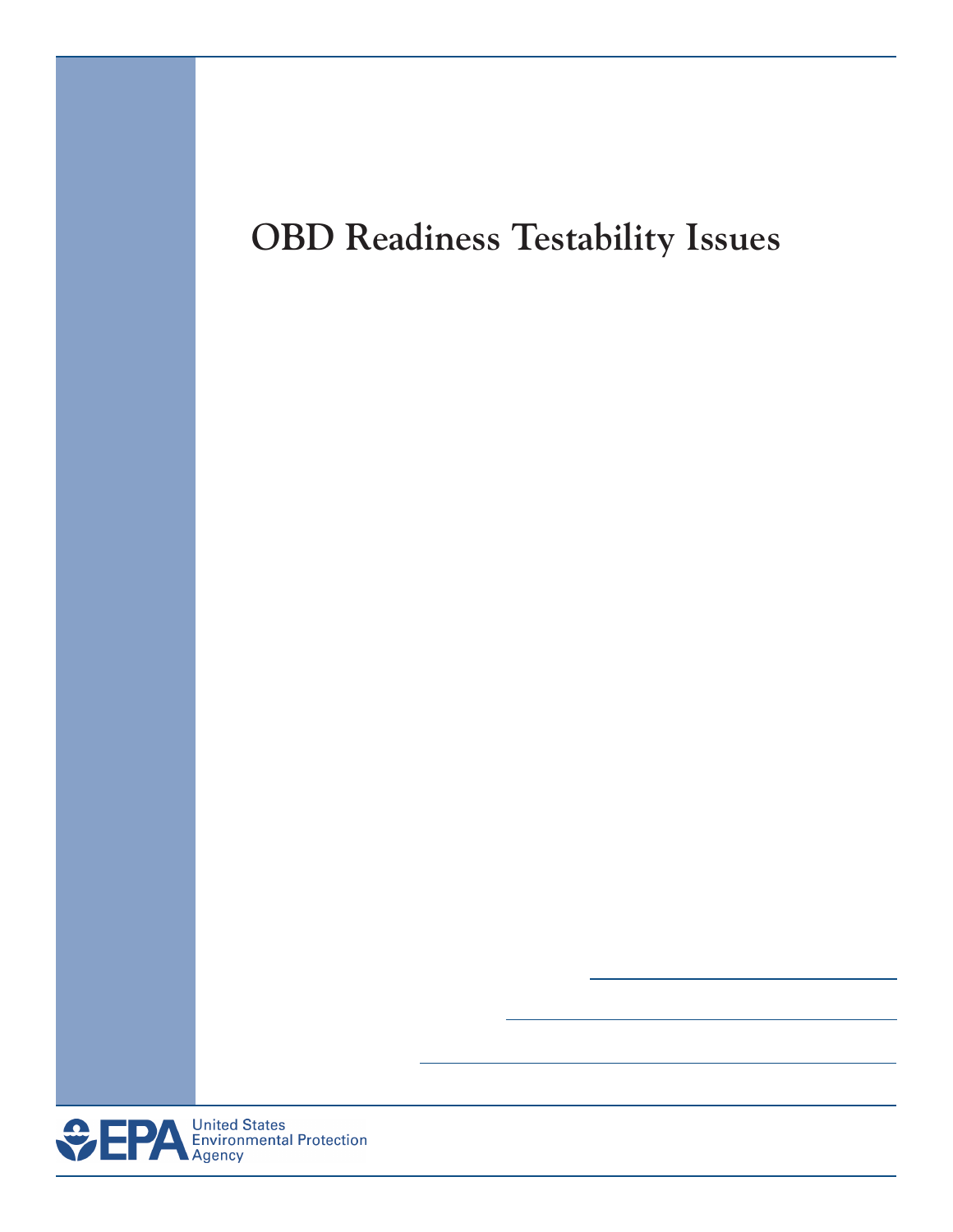## **OBD Readiness Testability Issues**

 Transportation and Climate Division Office of Transportation and Air Quality U.S. Environmental Protection Agency



EPA-420-B-12-044 June 2012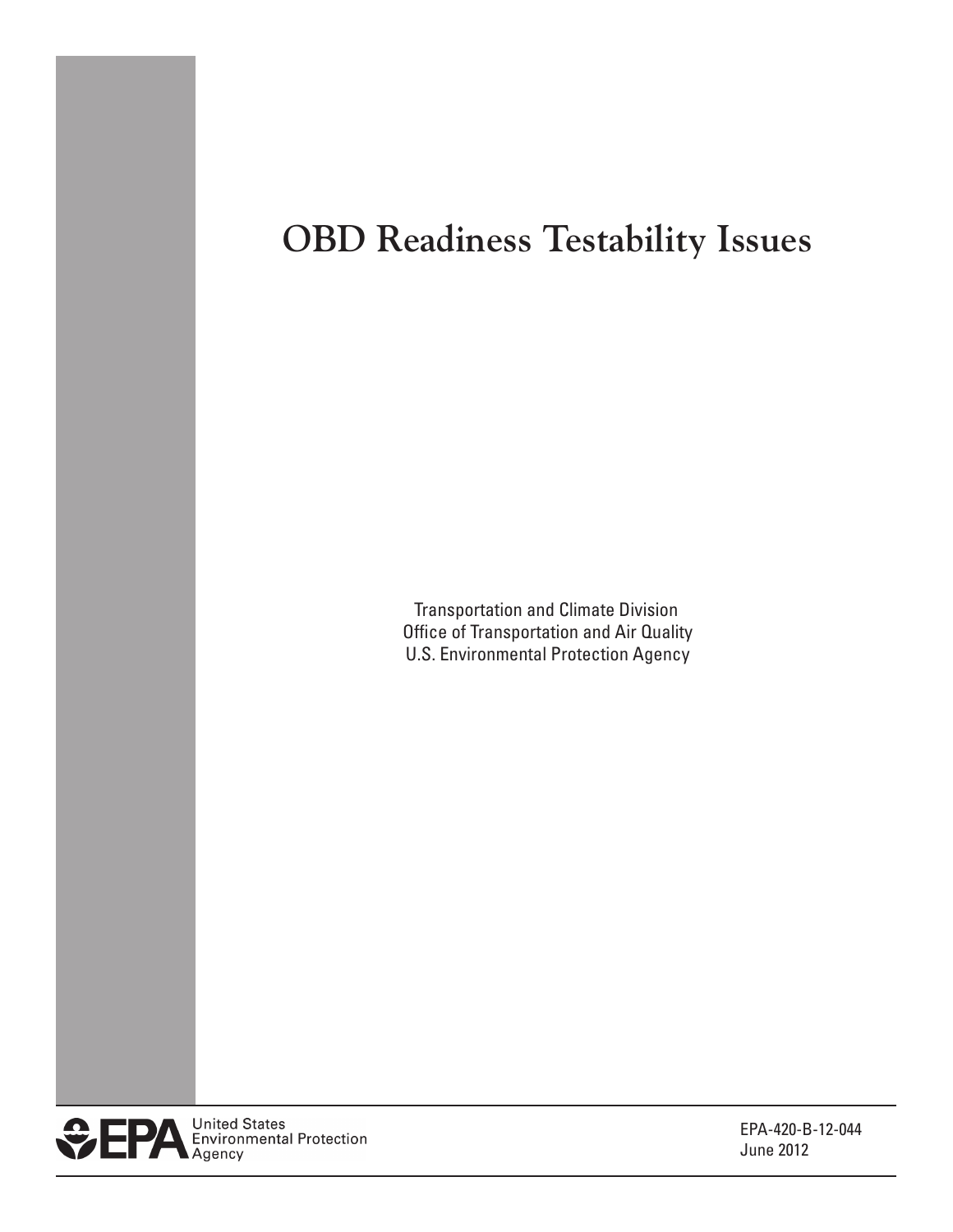| <b>OBD ReadinessTestability Issues1</b> |                                    |                                                                                                                   |                                                                                                                                                  |                                                                                                                                                                |  |  |
|-----------------------------------------|------------------------------------|-------------------------------------------------------------------------------------------------------------------|--------------------------------------------------------------------------------------------------------------------------------------------------|----------------------------------------------------------------------------------------------------------------------------------------------------------------|--|--|
| <b>Make</b>                             | <b>Model</b><br>Year               | <b>Model</b>                                                                                                      | Problem                                                                                                                                          | <b>Action</b>                                                                                                                                                  |  |  |
| Acura                                   | 1997                               | 2.5 TL                                                                                                            | Trouble<br>communicating with<br>some scan tools                                                                                                 | Attempt communication with a different scan tool.<br>See OBD clearinghouse for more information.                                                               |  |  |
| Audi and<br>Volkswagen                  | 1996-2002                          | All models<br>with non-OEM<br>stereos                                                                             | If OEM stereo has<br>been replaced with<br>an aftermarket unit,<br>the OBD system may<br>not communicate<br>with and may<br>damage the scan tool | Ensure scan tool has complete current/voltage<br>override protection. For more information, see VW<br>Technical service bulletin 02-03 dated June 10,<br>2002. |  |  |
| Chrysler                                | 1996 built<br>prior to<br>11/21/95 | Cirrus,<br>Sebring,<br>Sebring<br>Convertible,<br>Concord, LHS                                                    | All monitors reset to<br>incomplete upon<br>every ignition key-off.                                                                              | Recall campaign #678 applies to California certified<br>vehicles in California. TSB #18-005-01 applies to all<br>other vehicles with a lifetime warranty.      |  |  |
| Chrysler                                | 2010 built<br>prior to<br>2/20/10  | 300 with 3.5L<br>engine and 5-<br>speed<br>automatic<br>transmission                                              | Evaporative Leak<br><b>Detection Monitor</b><br>may not set to ready                                                                             | TSB# 18-008-10 Revision A                                                                                                                                      |  |  |
| Dodge                                   | 1996 built<br>prior to<br>11/21/95 | Stratus,<br>Intrepid, Neon,<br>Avenger                                                                            | All monitors reset to<br>incomplete upon<br>every ignition key-off                                                                               | Recall campaign #678 applies to California certified<br>vehicles in California. TSB #18-005-01 applies to all<br>other vehicles with a lifetime warranty.      |  |  |
| Dodge                                   | 1996                               | <b>Stealth</b>                                                                                                    | All monitors reset to<br>incomplete upon<br>every ignition key-off                                                                               | These vehicles are not reflashable and should be<br>tested without regard to monitor readiness                                                                 |  |  |
| Dodge                                   | 2003                               | Dakota,<br>Durango and<br><b>Ram Trucks</b><br>with 4.7L<br>engine and<br>California or<br>50 state<br>certified. | Catalyst monitor<br>readiness status may<br>indicate not<br>supported                                                                            | TSB#18-032-10 with lifetime warranty                                                                                                                           |  |  |
| Dodge                                   | 2003                               | Ram Truck<br>with Cummins<br>5.9L diesel<br>engine and<br>California<br>certified                                 | MIL may illuminate<br>erroneously.<br>Comprehensive<br>component monitor<br>status may not set to<br>ready                                       | Recall Campaign #K01                                                                                                                                           |  |  |
| Dodge                                   | 2004-5                             | Ram Truck<br>with Cummins<br>5.9L diesel<br>engine and<br>California<br>certified                                 | Comprehensive<br>component monitor<br>status may not set to<br>ready                                                                             | TSB#18-030-10 with lifetime warranty                                                                                                                           |  |  |
| Dodge                                   | 2006-7                             | Ram Truck<br>with Cummins<br>5.9L diesel<br>engine.                                                               | Fuel system monitor<br>and comprehensive<br>component monitor<br>status may not set to<br>ready                                                  | Recall campaign #K01 applies to California certified<br>vehicles. TSB#18-017-10 with lifetime warranty<br>applied to federal certified vehicles.               |  |  |

 *1 Formerly known as Appendix D, this table lists specific vehicle makes and models with OBD readiness issues along with resolutions for I/M programs to use at their discretion to overcome those issues.*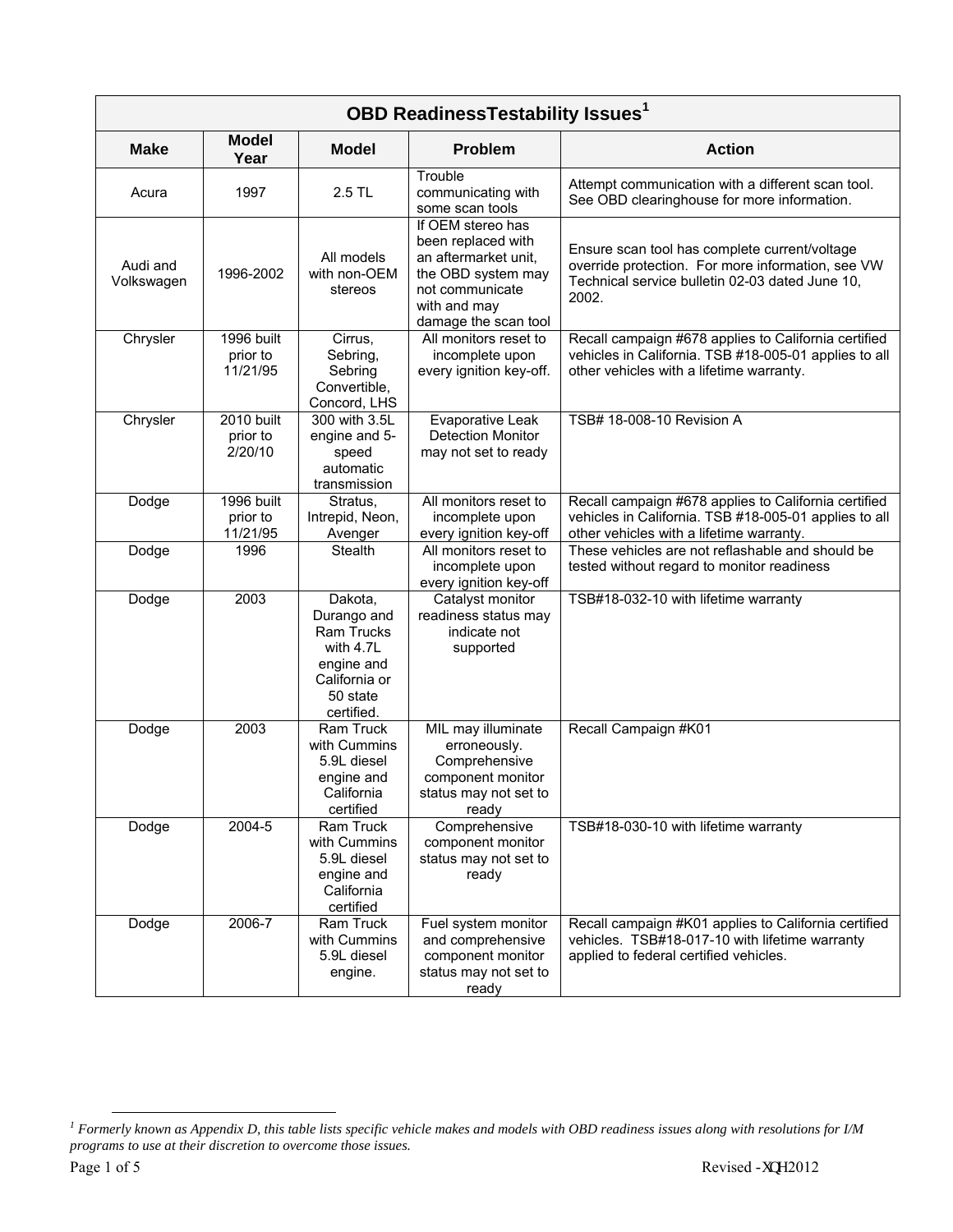| <b>OBD ReadinessTestability Issues1</b> |                                     |                                                                                            |                                                                                                                                                                                                                       |                                                                                                                                                  |  |
|-----------------------------------------|-------------------------------------|--------------------------------------------------------------------------------------------|-----------------------------------------------------------------------------------------------------------------------------------------------------------------------------------------------------------------------|--------------------------------------------------------------------------------------------------------------------------------------------------|--|
| <b>Make</b>                             | <b>Model</b><br>Year                | <b>Model</b>                                                                               | Problem                                                                                                                                                                                                               | <b>Action</b>                                                                                                                                    |  |
| Dodge                                   | 2007 built<br>prior to<br>01/06/07  | Ram Chassis<br>Cab with<br>Cummins 6.7L<br>diesel engine                                   | Trucks are not<br>equipped with<br>oxygen sensors but<br>oxygen sensor and<br>oxygen sensor heater<br>monitors may report<br>as not ready.<br>Comprehensive<br>component monitor<br>status may not be set<br>to ready | Recall campaign #K01 applies to California certified<br>vehicles. TSB#18-017-10 with lifetime warranty<br>applied to federal certified vehicles. |  |
| Dodge                                   | 2010 built<br>prior to<br>2/20/10   | Charger,<br>Challenger<br>with 3.5L<br>engine and 5-<br>speed<br>automatic<br>transmission | Evaporative leak<br>detection monitor<br>may not set to ready                                                                                                                                                         | TSB# 18-008-10 Revision A                                                                                                                        |  |
| Eagle                                   | 1996 built<br>prior to<br>11/21/95  | Vision, Non-<br>turbo Talon                                                                | All monitors reset to<br>incomplete upon<br>every ignition key-off                                                                                                                                                    | TSB #18-005-01 applies with a lifetime warranty                                                                                                  |  |
| Eagle                                   | 1996                                | Summit,<br>Summit<br>Wagon                                                                 | All monitors reset to<br>incomplete upon<br>every ignition key-off                                                                                                                                                    | These vehicles are not reflashable and should be<br>tested without regard to monitor readiness.                                                  |  |
| Eagle                                   | 1996-8                              | Talon with<br>2.0L Turbo                                                                   | All monitors reset to<br>incomplete upon<br>every ignition key-off                                                                                                                                                    | These vehicles are not reflashable and should be<br>tested without regard to monitor readiness.                                                  |  |
| Ford                                    | 2000-2002                           | All                                                                                        | Evap monitors may<br>be difficult to<br>complete                                                                                                                                                                      | Follow recommended drive cycles. See OBD<br>clearinghouse. Otherwise test as normal.                                                             |  |
| Ford                                    | 2003                                | Focus                                                                                      | Monitors may be<br>difficult to complete                                                                                                                                                                              | Powertrain control module needs to be updated.<br>See TSB 06-7-5. Otherwise test as normal.                                                      |  |
| Hyundai                                 | 2002                                | Sonata                                                                                     | Monitors are difficult<br>to complete; perform<br>drive cycle 2 times                                                                                                                                                 | Follow drive cycle in TSB #02-36-030 applies.<br>Otherwise test as normal.                                                                       |  |
| Hyundai                                 | 2003                                | Tiburon                                                                                    | Will not communicate<br>with generic OBD<br>test equipment                                                                                                                                                            | A manufacturer recall is in effect; recall campaign<br>#057 and Hyundai TSB #03-01-003-01. Otherwise<br>test as normal.                          |  |
| Infiniti                                | 1996                                | All models                                                                                 | Catalyst and<br>evaporative system<br>monitors are difficult<br>to complete                                                                                                                                           | Follow drive cycle in TSB #NTB98-018, February<br>18, 1998. Otherwise test as normal.                                                            |  |
| Jeep                                    | 2005-6                              | Wrangler                                                                                   | Oxygen sensor<br>heater readiness<br>status bit remains<br>incomplete.                                                                                                                                                | TSB #25-001-07                                                                                                                                   |  |
| Jeep                                    | 2010-11<br>built before<br>09/02/10 | Wrangler with<br>3.8L engine                                                               | Downstream oxygen<br>sensor monitor may<br>not set to ready                                                                                                                                                           | TSB #18-027-10                                                                                                                                   |  |
| Maserati                                | $2005+$                             | All models                                                                                 | VIN may not display<br>properly on hand<br>held scan tools                                                                                                                                                            | See TSB# MTB 148A Writing                                                                                                                        |  |
| Mitsubishi                              | 1996-1998                           | All models                                                                                 | Some monitors are<br>difficult to complete                                                                                                                                                                            | Test without regard to readiness status.                                                                                                         |  |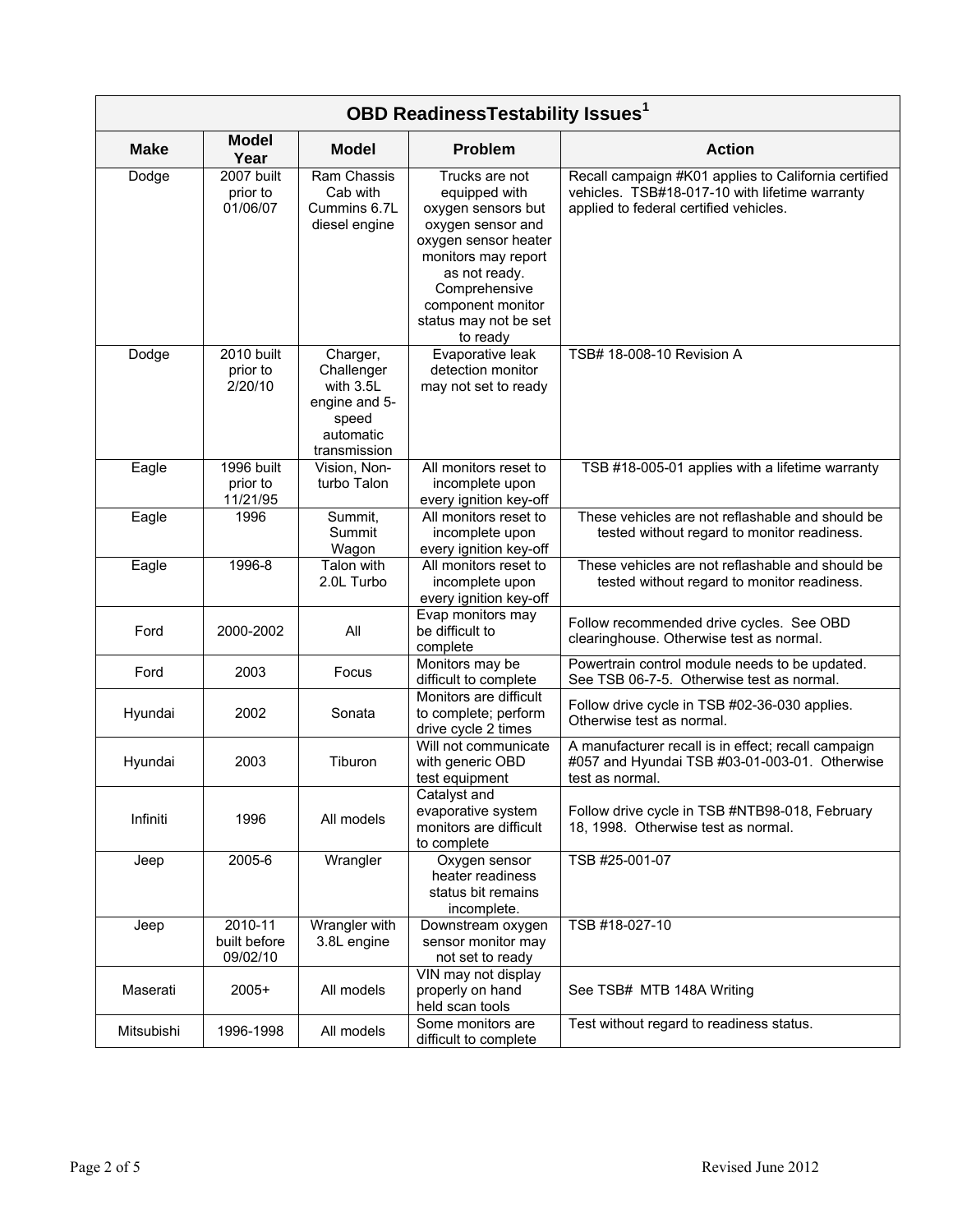| <b>OBD ReadinessTestability Issues<sup>1</sup></b> |                                    |                                                                                                                                                                                |                                                                                         |                                                                                                                                                           |  |
|----------------------------------------------------|------------------------------------|--------------------------------------------------------------------------------------------------------------------------------------------------------------------------------|-----------------------------------------------------------------------------------------|-----------------------------------------------------------------------------------------------------------------------------------------------------------|--|
| <b>Make</b>                                        | <b>Model</b><br>Year               | <b>Model</b>                                                                                                                                                                   | <b>Problem</b>                                                                          | <b>Action</b>                                                                                                                                             |  |
| Mitsubishi                                         | 1998-2001                          | Montero,<br>Montero Sport,<br>Diamante,<br>3000GT,<br>Mirage,<br>Galant.<br>Expo/Expo<br>LRV, and<br>Eclipse<br>models<br>(except 2.0L<br>non--turbo<br>420A engine<br>models) | Some monitors are<br>difficult to complete                                              | Follow recommended drive cycles in Mitsubishi<br>service manual. Otherwise, test as normal.                                                               |  |
| Nissan                                             | 1996-1997                          | All models                                                                                                                                                                     | Catalyst and<br>evaporative system<br>monitors are difficult<br>to complete             | Follow recommended drive cycles. See Nissan TSB<br>#NTB98-018, January 3, 2002. Otherwise, test as<br>normal.                                             |  |
| Nissan                                             | 1999-2006                          | All models                                                                                                                                                                     | Monitors can be<br>difficult to complete                                                | Follow owner's manual drive cycle to achieve<br>readiness. Otherwise, test as normal.                                                                     |  |
| Plymouth                                           | 1996 built<br>prior to<br>11/21/95 | Breeze, Neon                                                                                                                                                                   | All monitors reset to<br>incomplete upon<br>every ignition key-off                      | Recall campaign #678 applies to California certified<br>vehicles in California. TSB #18-005-01 applies to all<br>other vehicles with a lifetime warranty. |  |
| Saab                                               | 1996-1998                          | $\overline{900}$<br>(B234i with<br>Motronic 4.1)                                                                                                                               | Monitors are difficult<br>to complete                                                   | Saab Service Instruction No. 248 describes the<br>correct drive cycle for completion of the monitors.<br>Otherwise, test as normal.                       |  |
| Saab                                               | 1996-1998                          | All models                                                                                                                                                                     | Catalyst and<br>evaporative system<br>monitors are difficult<br>to complete             | The OBD readiness criteria for this vehicle allow<br>two monitors to be incomplete. Test as normal.                                                       |  |
| Subaru                                             | 1996                               | All models                                                                                                                                                                     | Readiness cleared at<br>key-off                                                         | Scan vehicle for MIL illumination without regard to<br>readiness.                                                                                         |  |
| Suzuki                                             | 2001                               | Aerio                                                                                                                                                                          | Monitors can be<br>difficult to complete                                                | Follow drive cycle. See OBD Clearinghouse or<br>Suzuki service information.                                                                               |  |
| Suzuki                                             | 2004                               | Forenza                                                                                                                                                                        | Monitors can be<br>difficult to complete                                                | Follow drive cycle. See OBD Clearinghouse or<br>Suzuki service information.                                                                               |  |
| Toyota/Lexus                                       | 1996-2006                          | All models                                                                                                                                                                     | Monitors can be<br>difficult to complete                                                | Follow drive cycles in Toyota service information.                                                                                                        |  |
| Toyota                                             | 1996-1997                          | Tercel, Paseo                                                                                                                                                                  | Evaporative system<br>monitor will never<br>complete or is<br>unsupported               | The OBD readiness criteria for these model years<br>allow two monitors to be incomplete. Test as<br>normal.                                               |  |
| Volvo                                              | 1996-1998                          | All models<br>excluding the<br>850 Turbo                                                                                                                                       | Catalyst and<br>evaporative system<br>monitors are difficult<br>to complete             | Follow recommended drive cycles in Service<br>Bulletin 2-23-0056. Otherwise test as normal.                                                               |  |
| Volvo                                              | 1996                               | 850 Turbo                                                                                                                                                                      | Vehicle clears<br>readiness at key-off                                                  | Scan for MIL illumination without regard to<br>readiness status. See Volvo SB-2-23-0056.                                                                  |  |
| Volvo                                              | 2004-2006                          | S40, V50                                                                                                                                                                       | Air conditioning<br>monitor mistakenly<br>set to supported<br>instead of<br>unsupported | Ignore A/C monitor status and otherwise test as<br>normal.                                                                                                |  |
| Volvo                                              | 2005-2007                          | <b>XC90</b>                                                                                                                                                                    | Air conditioning<br>monitor mistakenly<br>set to supported<br>instead of<br>unsupported | Ignore A/C monitor status and otherwise test as<br>normal.                                                                                                |  |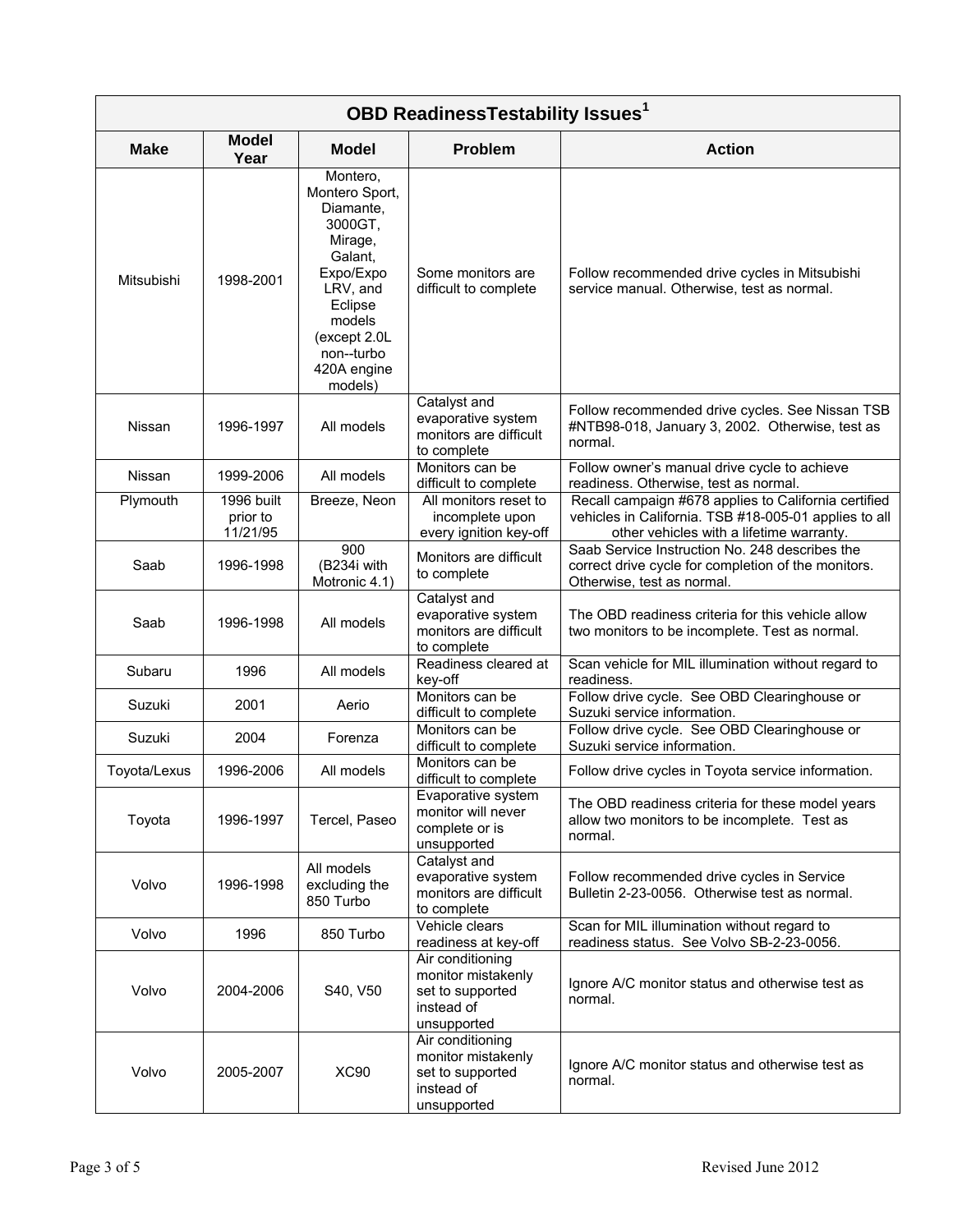| Flex Fuel Vehicle Testability Issues <sup>2</sup> |                                                                                                |                    |                                                              |                                                                                                                                                                                                                    |                                                       |  |  |
|---------------------------------------------------|------------------------------------------------------------------------------------------------|--------------------|--------------------------------------------------------------|--------------------------------------------------------------------------------------------------------------------------------------------------------------------------------------------------------------------|-------------------------------------------------------|--|--|
| <b>Model</b><br>Year                              | <b>Model</b>                                                                                   | <b>Engine</b>      | <b>Engine Family</b><br>and VIN                              | <b>Problem</b>                                                                                                                                                                                                     | <b>Action</b>                                         |  |  |
|                                                   | <b>Chrysler</b>                                                                                |                    |                                                              |                                                                                                                                                                                                                    |                                                       |  |  |
| 1998                                              | Chrysler Caravan<br>and Town and<br>Country / Dodge<br>Caravan / Plymouth<br>Voyager           | 3.3L V-6<br>(E85)  | WCRXT03.32BP<br>(VIN $8^{th}$ digit: G)                      | All monitors disabled for operation<br>>E30 and ethanol fuel content<br>learning.                                                                                                                                  |                                                       |  |  |
| 1999                                              | Chrysler Town and<br>Country / Dodge<br>Caravan / Plymouth<br>Voyager                          | 3.3L V-6<br>(E85)  | XCRXT03.32BP<br>(VIN $8^{th}$ digit: G)                      | Desensitized system monitors:<br>• fuel system rail check only for<br>>E30;<br>• fuel system rich for >E50;                                                                                                        | Test without<br>regard to monitor<br>readiness        |  |  |
| 2000                                              | Chrysler Caravan,<br>Voyager, and Town<br>and Country / Dodge<br>Caravan / Plymouth<br>Voyager | 3.3L V-6<br>(E85)  | YCRXT03.32BP<br>(VIN $8^{th}$ digit: G)                      | • fuel system lean and misfire for E0-<br>E10 and coolant temp > 230 deg. F;<br>• purge flow check.                                                                                                                |                                                       |  |  |
|                                                   |                                                                                                |                    | Ford                                                         |                                                                                                                                                                                                                    |                                                       |  |  |
| 2002                                              | Ford Ranger<br>2-wheel drive                                                                   | 3.0L V-6<br>(E85)  | 2FMXT03.02F6<br>$(50 \text{ State})$<br>(VIN $8th$ digit: V) | Monitors Disabled for operation >E10<br>blends: catalyst.<br>Desensitized evaporative leak/purge<br>check monitor to detect gross leak for<br>operation >E75 blends (monitor fully<br>compliant up to E75 blends). | <b>Test without</b><br>regard to monitor<br>readiness |  |  |
|                                                   | <b>General Motors</b>                                                                          |                    |                                                              |                                                                                                                                                                                                                    |                                                       |  |  |
|                                                   |                                                                                                |                    |                                                              | System monitors disabled for<br>operation ≥E15 blends: O2 sensor<br>heater, secondary air, catalyst.                                                                                                               |                                                       |  |  |
| 2000                                              | Chevrolet S-10/GMC<br>Sonoma<br>2-wheel drive                                                  | 2.2 L I-4<br>(E85) | YGMXT02.2121<br>YGMXT02.2122<br>(VIN $8^{th}$ digit: 5)      | System monitors disabled for<br>operation ≥E10 blends: evaporative<br>leak check.                                                                                                                                  | Test without<br>regard to monitor<br>readiness        |  |  |
|                                                   |                                                                                                |                    |                                                              | Desensitized O2 sensor monitor<br>implemented; only reports faults during<br>operation ≤E15 blends.                                                                                                                |                                                       |  |  |
|                                                   |                                                                                                |                    |                                                              | System monitors disabled for<br>operation ≥E15 blends: O2 sensor<br>heater, secondary air, catalyst.                                                                                                               |                                                       |  |  |
| 2001                                              | Chevrolet S-10/GMC<br>Sonoma<br>2-wheel drive                                                  | 2.2 L I-4<br>(E85) | 1GMXT02.2122<br>(VIN $8^{th}$ digit: 5)                      | System monitors disabled for<br>operation ≥E10 blends: evaporative<br>leak check.                                                                                                                                  | <b>Test without</b><br>regard to monitor<br>readiness |  |  |
|                                                   |                                                                                                |                    |                                                              | Desensitized O2 sensor monitor<br>implemented; only reports faults during<br>operation ≤E15 blends.                                                                                                                |                                                       |  |  |

 $\overline{a}$ 

*This table identifies Flexible Fuel Vehicles (FFV) that have a U.S. EPA exception from performing some OBD functions while under operation with an alternative fuel. Although some OBD functionally may not be present, the OBD inspection shall be performed for the operative monitors. 2*